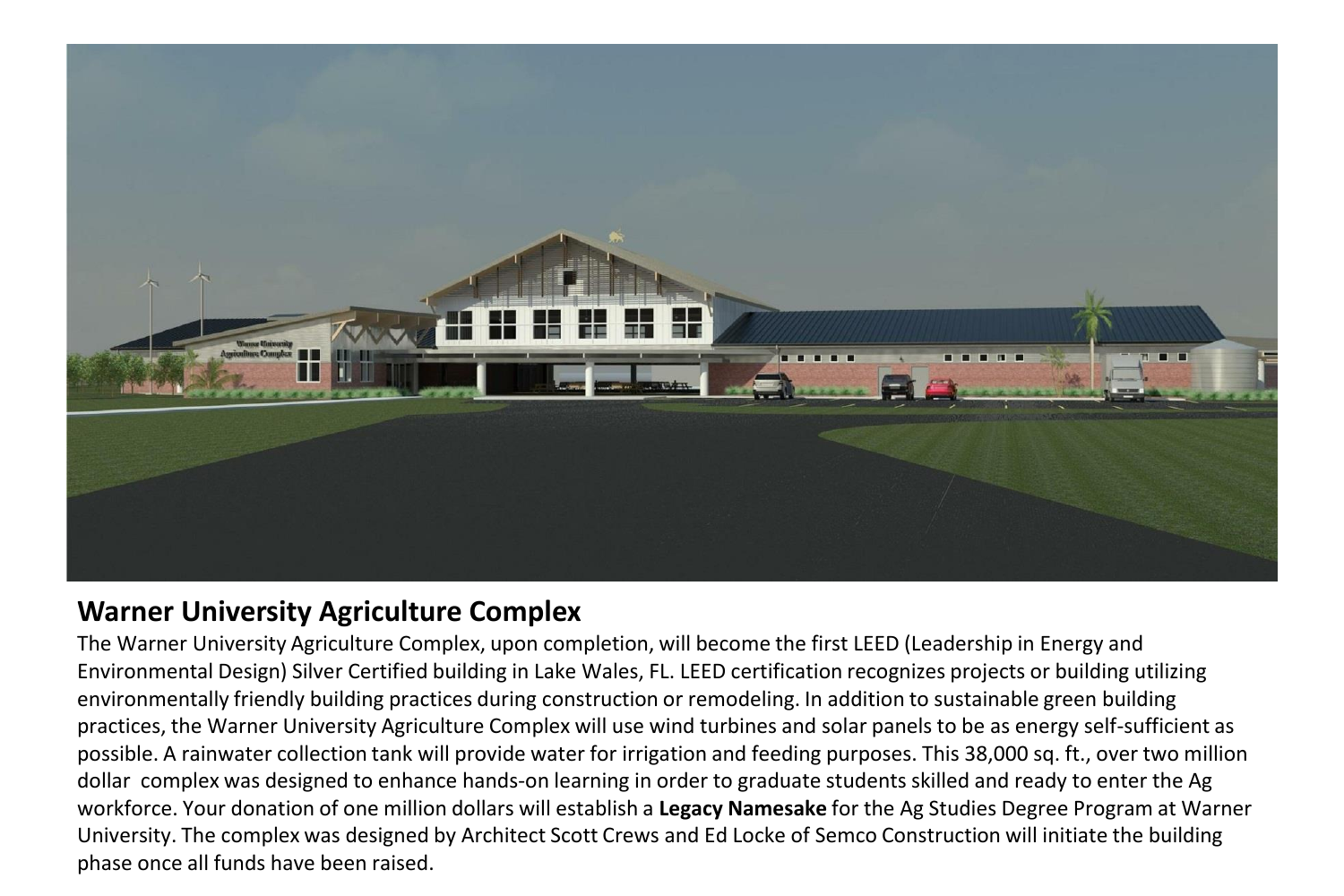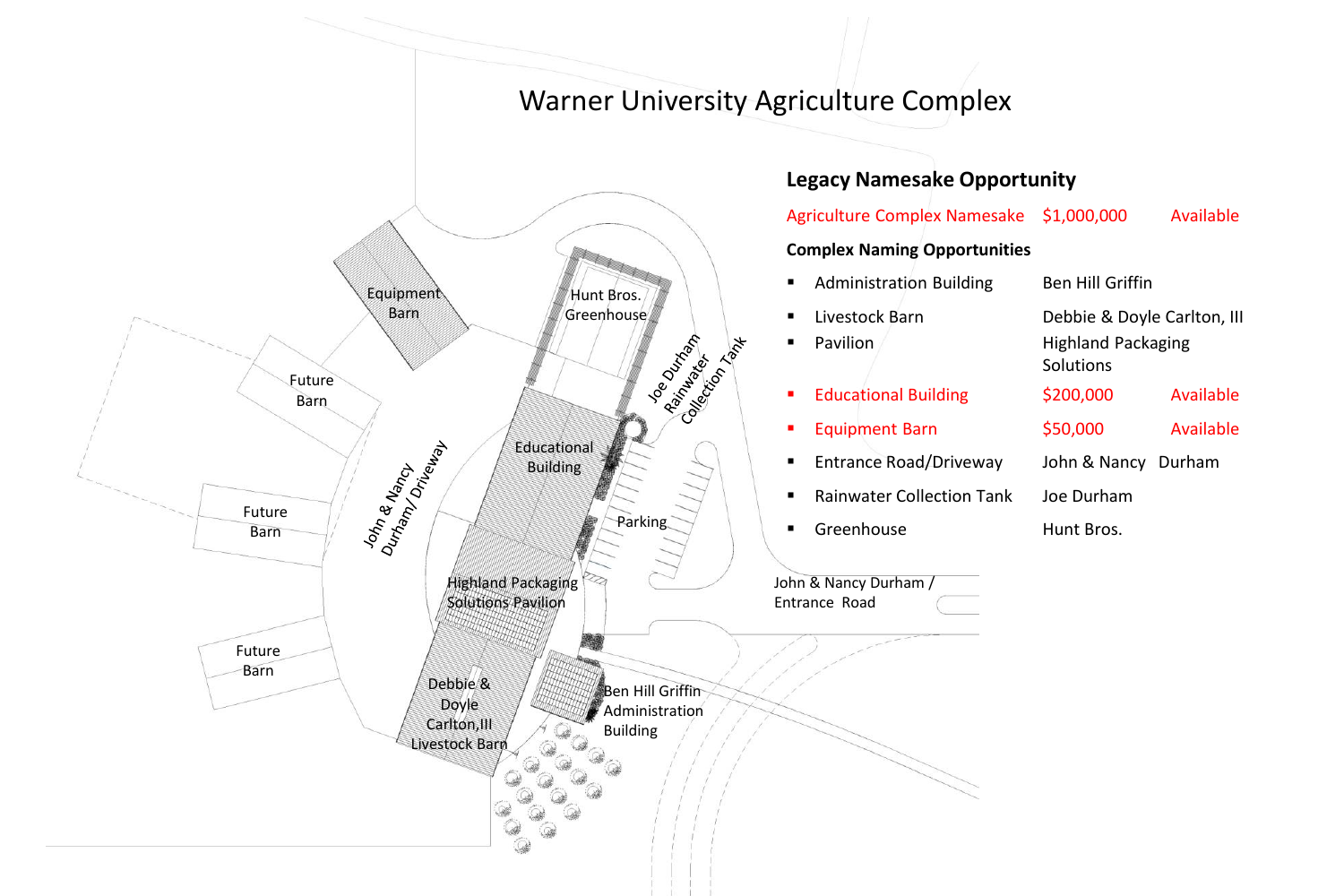

## **Agriculture Complex - Interior Naming Opportunities**

#### **Administration Building**

- 1. Reception Roger & Kay Ingley 2. Faculty/Staff Office Roger & Kay Ingley
- 
- 

#### **Livestock Barn**

- 5. Feed Storage Room Lightsey Cattle Company
- 6. Livestock Stalls Pat Wilson Inc./Crooked Lake Ranch
- 7. Tack Storage Room #1 Bo & Emily Hobby

#### **Educational Building**

- 
- 9. Reference Library Ben Hill Griffin
- 
- 11. Equipment Storage Ray & Karen Bassett
- 12. Agriculture Shop/Lab Jahna Foundation
- 13. Locker Room Women CRS Cattle Company
- 

#### **Equipment Barn**

- 15. Machinery Storage Wayne Darr
- 16. Tool Storage Lillian E. Bunker
- 17. Chemical Storage Lillian E. Bunker
- 18. Open Equipment Storage \$25,000 Available

#### **Greenhouse**

19. Greenhouse Hunt Bros.

Warner University – Agriculture Complex

# 3. Conference Room Roger & Kay Ingley 4. Office Work Room Roger & Kay Ingley

 #2 Polk County Cattlewomen 8. Classrooms #1 Mildred W. & Doyle E. Carlton Jr. #2 Wes & Darin Williamson/ Florida Cattlemen's Foundation

- 10. Planning Room John & Laura Motis- Chemical Containers
- 14. Locker Room Men Charlie & Jane Stevens